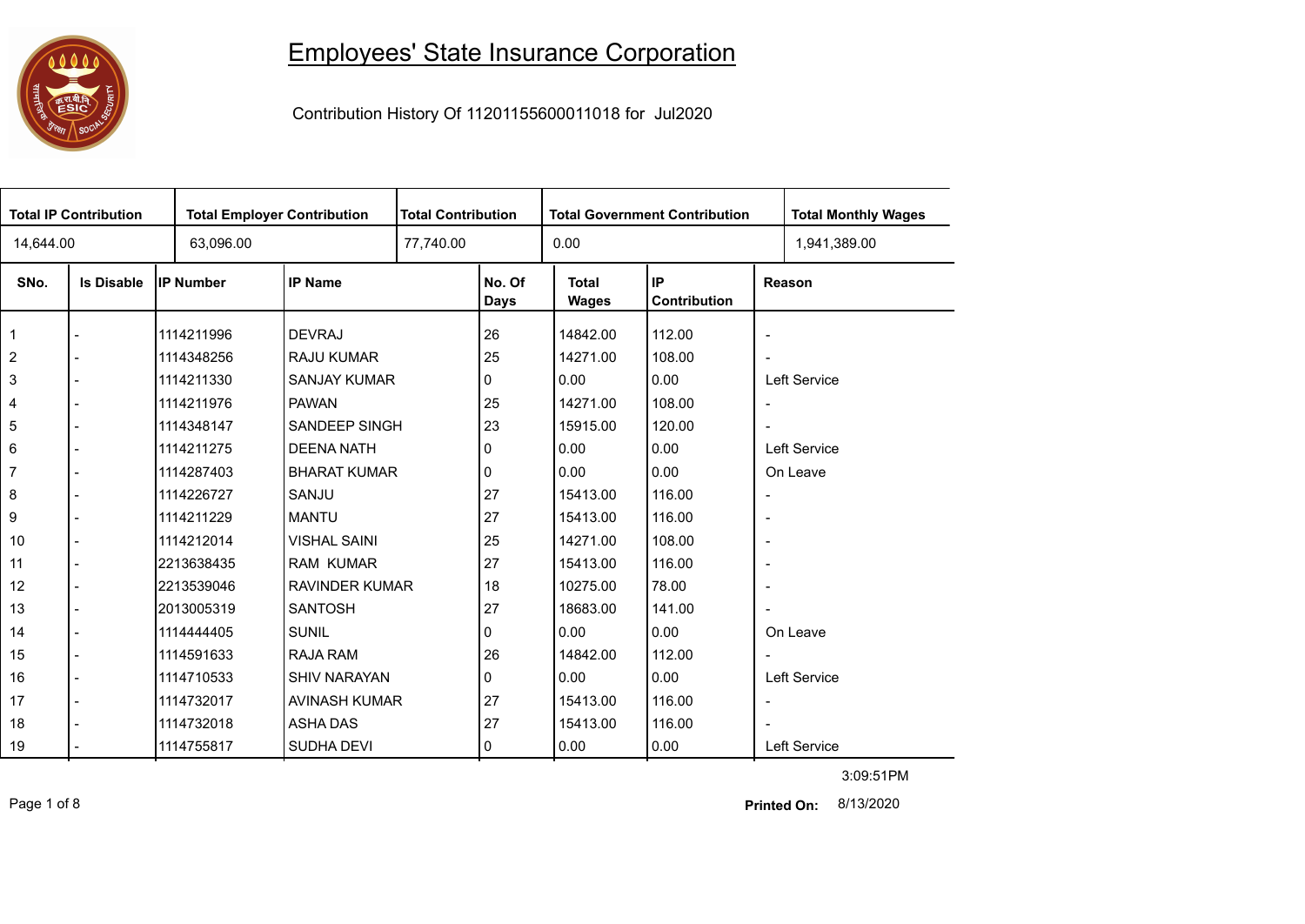| SNo. | <b>Is Disable</b> | <b>IIP Number</b> | <b>IP Name</b>                       | No. Of<br><b>Days</b> | <b>Total</b><br><b>Wages</b> | IP<br>Contribution | Reason                   |
|------|-------------------|-------------------|--------------------------------------|-----------------------|------------------------------|--------------------|--------------------------|
| 20   |                   | 1114897129        | SHRVAN KUMAR MANDAL                  | 25                    | 14271.00                     | 108.00             |                          |
| 21   |                   | 1114929226        | <b>SACHIN KUMAR</b>                  | 0                     | 0.00                         | 0.00               | Left Service             |
| 22   |                   | 1114929236        | <b>SAVITRI</b>                       | $\mathbf{0}$          | 0.00                         | 0.00               | Left Service             |
| 23   |                   | 1114929247        | <b>SONU KUMAR</b>                    | 0                     | 0.00                         | 0.00               | Left Service             |
| 24   |                   | 1114929250        | <b>UTTAM SINGH</b>                   | 27                    | 15413.00                     | 116.00             | $\overline{\phantom{a}}$ |
| 25   |                   | 1115050846        | <b>ARUN KUMAR</b>                    | 4                     | 2283.00                      | 18.00              |                          |
| 26   |                   | 1115093056        | PAVNESH KUMAR                        | $\Omega$              | 0.00                         | 0.00               | Left Service             |
| 27   |                   | 1115093049        | SUBHASH CHANDRA                      | $\mathbf{0}$          | 0.00                         | 0.00               | Left Service             |
| 28   |                   | 1115112932        | <b>DILIP KUMAR</b>                   | 23                    | 13129.00                     | 99.00              | $\overline{\phantom{a}}$ |
| 29   |                   | 1115201020        | <b>ARUN YADAV</b>                    | 25                    | 14271.00                     | 108.00             | $\blacksquare$           |
| 30   |                   | 1115201046        | <b>ANITA</b>                         | 27                    | 15413.00                     | 116.00             |                          |
| 31   |                   | 1115219688        | <b>MANISH KUMAR</b>                  | 25                    | 14271.00                     | 108.00             |                          |
| 32   |                   | 1115219682        | <b>KAPIL</b>                         | 25                    | 14271.00                     | 108.00             |                          |
| 33   |                   | 1115270867        | PREMNARAYAN                          | 0                     | 0.00                         | 0.00               | Left Service             |
| 34   |                   | 1115270875        | <b>CHANDNI</b>                       | 24                    | 13700.00                     | 103.00             | $\overline{\phantom{a}}$ |
| 35   |                   | 1115270881        | <b>SURAJ KUMAR</b>                   | 25                    | 14271.00                     | 108.00             |                          |
| 36   |                   | 2013713287        | <b>SARVINDER</b>                     | 0                     | 0.00                         | 0.00               | <b>Left Service</b>      |
| 37   |                   | 1014040234        | <b>BABITA</b>                        | 0                     | 0.00                         | 0.00               | Left Service             |
| 38   |                   | 1114806728        | <b>MD RIZWAN ALAM</b>                | 27                    | 15413.00                     | 116.00             |                          |
| 39   |                   | 1115396117        | RAGHUNANDAN KUMAR                    | 27                    | 15413.00                     | 116.00             |                          |
| 40   |                   | 1115433634        | <b>RAKESH KUMAR</b><br><b>NAMDEV</b> | 27                    | 15413.00                     | 116.00             | $\overline{a}$           |
| 41   |                   | 1115455368        | <b>SURUCHI</b>                       | 27                    | 15413.00                     | 116.00             | $\overline{a}$           |
| 42   |                   | 1115455377        | <b>HARISH KUMAR</b>                  | 27                    | 15413.00                     | 116.00             |                          |
| 43   |                   | 1115070046        | <b>BRAJENDRA KUMAR</b>               | 25                    | 14271.00                     | 108.00             | $\overline{a}$           |
| 44   |                   | 1013823285        | <b>SHAMBHOO</b>                      | 27                    | 18683.00                     | 141.00             |                          |
| 45   |                   | 1115487433        | <b>SACHIN</b>                        | 27                    | 15413.00                     | 116.00             | $\overline{\phantom{0}}$ |
| 46   |                   | 1013634471        | <b>VIPIN</b>                         | 26                    | 14842.00                     | 112.00             |                          |
| 47   |                   | 1013645087        | SURENDER-1                           | 23                    | 13129.00                     | 99.00              |                          |
| 48   |                   | 1014012424        | <b>LOKENDER KUMAR</b>                | 24                    | 13700.00                     | 103.00             |                          |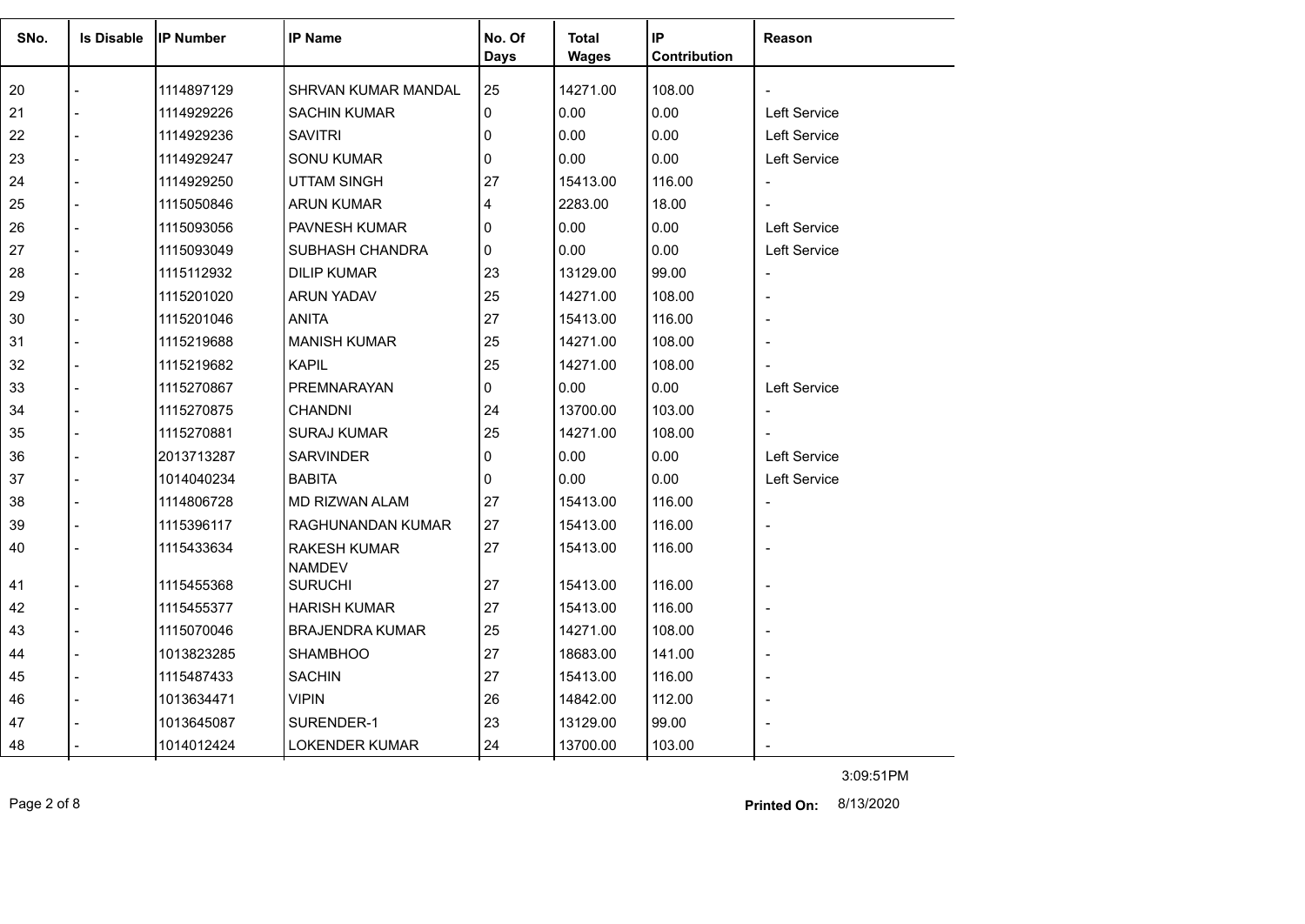| SNo. | <b>Is Disable</b> | <b>IP Number</b> | <b>IP Name</b>                       | No. Of       | <b>Total</b> | IP           | <b>Reason</b>            |
|------|-------------------|------------------|--------------------------------------|--------------|--------------|--------------|--------------------------|
|      |                   |                  |                                      | <b>Days</b>  | <b>Wages</b> | Contribution |                          |
| 49   |                   | 1013847198       | <b>PRABHA</b>                        | 23           | 13129.00     | 99.00        |                          |
| 50   |                   | 1014056066       | <b>RAVI KUMAR</b>                    | 27           | 15413.00     | 116.00       |                          |
| 51   |                   | 1014046982       | <b>HIRA LAL SAHU</b>                 | 27           | 15413.00     | 116.00       |                          |
| 52   |                   | 1014375658       | <b>BAMBAM KUMAR</b><br><b>PASWAN</b> | 24           | 13700.00     | 103.00       |                          |
| 53   |                   | 1014099772       | SHARWAN KUMAR RAM                    | 26           | 14842.00     | 112.00       | $\overline{a}$           |
| 54   |                   | 1014356137       | <b>RUMA</b>                          | 24           | 13700.00     | 103.00       |                          |
| 55   |                   | 1014178107       | ANUBHAV SINGH                        | 23           | 13129.00     | 99.00        |                          |
| 56   |                   | 1014236394       | <b>BHUPENDER</b>                     | 21           | 11988.00     | 90.00        |                          |
| 57   |                   | 1014178106       | MUKESH KUMAR GUPTA                   | 23           | 13129.00     | 99.00        |                          |
| 58   |                   | 1115487421       | <b>YOGESH</b>                        | 5            | 2854.00      | 22.00        |                          |
| 59   |                   | 1013634345       | SONU kumar gupta                     | 0            | 0.00         | 0.00         | Left Service             |
| 60   |                   | 1014254513       | POOJA KUMARI                         | 24           | 13700.00     | 103.00       | $\overline{\phantom{a}}$ |
| 61   |                   | 2013796494       | <b>MOHINI</b>                        | 23           | 13129.00     | 99.00        |                          |
| 62   |                   | 1013634472       | <b>CHANDER PAL</b>                   | 25           | 14271.00     | 108.00       |                          |
| 63   |                   | 1115523767       | NEERAJ KUMAR                         | 24           | 13700.00     | 103.00       |                          |
| 64   |                   | 1115523790       | <b>AMIT KUMAR</b>                    | 27           | 15413.00     | 116.00       |                          |
| 65   |                   | 1115543462       | <b>SUNIL</b>                         | 0            | 0.00         | 0.00         | Left Service             |
| 66   |                   | 1115543485       | NIPU DEVI                            | 26           | 14842.00     | 112.00       |                          |
| 67   |                   | 1115543500       | <b>MILAN CHELL</b>                   | $\Omega$     | 0.00         | 0.00         | Left Service             |
| 68   |                   | 1115543652       | <b>PREM CHAND</b>                    | 0            | 0.00         | 0.00         | On Leave                 |
| 69   |                   | 1115543747       | <b>PARDEEP</b>                       | 0            | 0.00         | 0.00         | Left Service             |
| 70   |                   | 1115561340       | <b>MUINUDDEEN</b>                    | 27           | 15413.00     | 116.00       |                          |
| 71   |                   | 1115561358       | <b>RAJESH</b>                        | 0            | 0.00         | 0.00         | Left Service             |
| 72   |                   | 1115561362       | <b>RAHUL KUMAR</b>                   | 0            | 0.00         | 0.00         | Left Service             |
| 73   |                   | 1115561375       | PINTU GAUTAM                         | $\mathbf{0}$ | 0.00         | 0.00         | <b>Left Service</b>      |
| 74   |                   | 1115561389       | <b>RAJESH KUMAR</b>                  | 0            | 0.00         | 0.00         | Left Service             |
| 75   |                   | 1115561412       | <b>RAM ROOP</b>                      | 0            | 0.00         | 0.00         | Left Service             |
| 76   |                   | 1115561424       | <b>DEEPAK BHILWARA</b>               | 3            | 1713.00      | 13.00        |                          |
| 77   |                   | 1115543719       | <b>RANI KASHYAP</b>                  | $\Omega$     | 0.00         | 0.00         | Left Service             |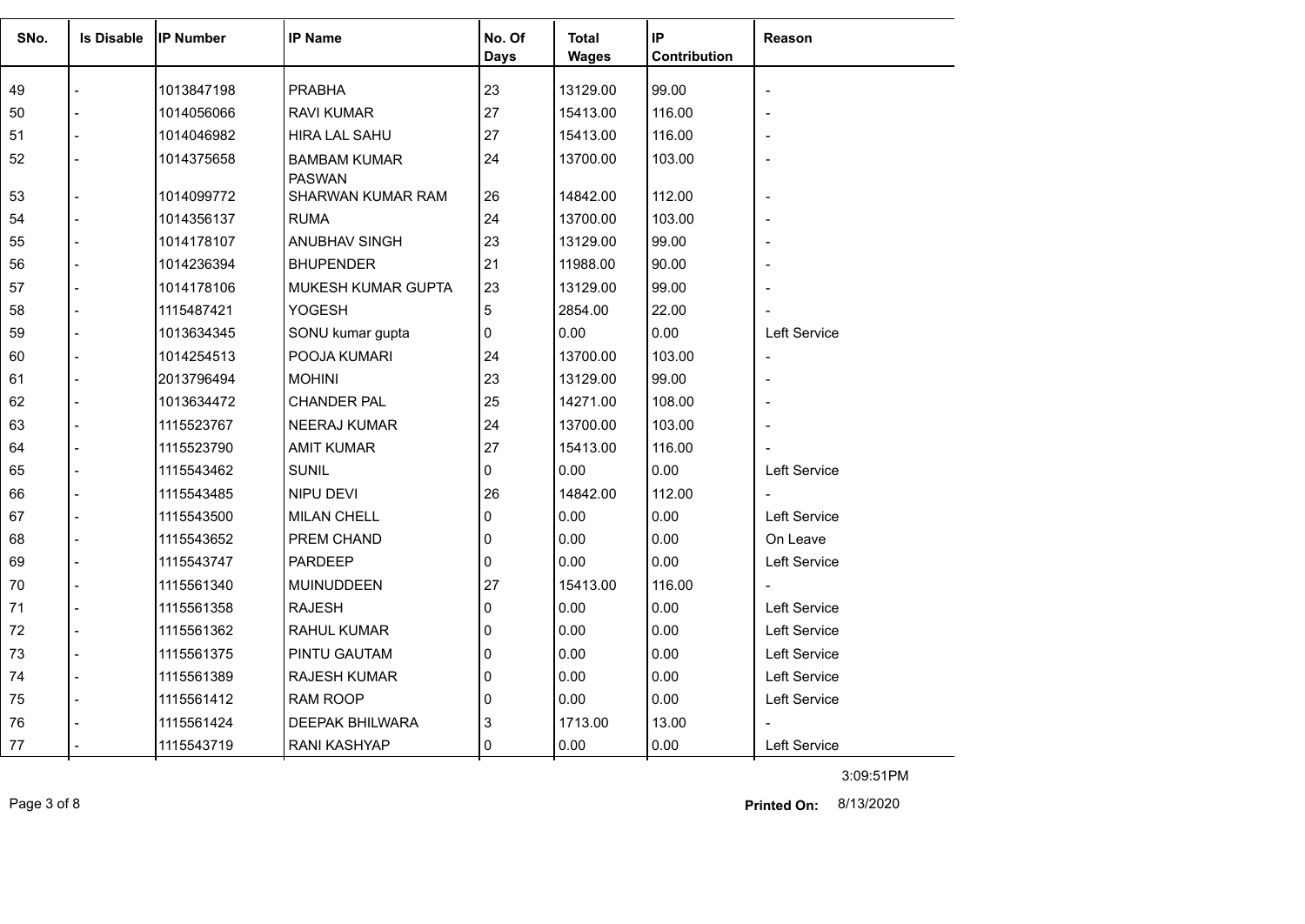| SNo. | <b>Is Disable</b> | <b>IP Number</b> | <b>IP Name</b>       | No. Of | <b>Total</b> | IP           | <b>Reason</b>            |
|------|-------------------|------------------|----------------------|--------|--------------|--------------|--------------------------|
|      |                   |                  |                      | Days   | <b>Wages</b> | Contribution |                          |
| 78   |                   | 1115543734       | <b>ASHISH KUMAR</b>  | 26     | 14842.00     | 112.00       |                          |
| 79   |                   | 1115577400       | <b>SUNIL KUMAR</b>   | 24     | 13700.00     | 103.00       |                          |
| 80   |                   | 1115577412       | ANUJ KUMAR           | 0      | 0.00         | 0.00         | Left Service             |
| 81   |                   | 1115577444       | <b>RAM KUMAR</b>     | 27     | 15413.00     | 116.00       |                          |
| 82   |                   | 1115577456       | SHIVENDER KUMAR      | 27     | 15413.00     | 116.00       |                          |
| 83   |                   | 1013926536       | SUDHANSHU            | 27     | 15413.00     | 116.00       |                          |
| 84   |                   | 1013847195       | <b>DINESH</b>        | 0      | 0.00         | 0.00         | <b>Left Service</b>      |
| 85   |                   | 1014012415       | <b>ANIRUDH</b>       | 25     | 14271.00     | 108.00       | $\overline{\phantom{a}}$ |
| 86   |                   | 1115577466       | <b>DEEPAK SINGH</b>  | 27     | 15413.00     | 116.00       |                          |
| 87   |                   | 1115578231       | NITESH KUMAR         | 27     | 15413.00     | 116.00       |                          |
| 88   |                   | 1115577499       | SWALEHA BANO         | 0      | 0.00         | 0.00         | <b>Left Service</b>      |
| 89   |                   | 1014081622       | <b>MANOJ</b>         | 0      | 0.00         | 0.00         | Left Service             |
| 90   |                   | 1014344965       | <b>VEERENDRA</b>     | 11     | 6279.00      | 48.00        |                          |
| 91   |                   | 1014392594       | KAILASH DEVI         | 27     | 15413.00     | 116.00       |                          |
| 92   |                   | 1013634351       | <b>NARENDER</b>      | 27     | 15413.00     | 116.00       |                          |
| 93   |                   | 1014046979       | MOHD. KURBAN         | 27     | 15413.00     | 116.00       |                          |
| 94   |                   | 1014170728       | ANKUR GAUTAM         | 27     | 15413.00     | 116.00       |                          |
| 95   |                   | 1115577511       | <b>SURAJ</b>         | 25     | 14271.00     | 108.00       |                          |
| 96   |                   | 1115577516       | <b>MANOJ KUMAR</b>   | 23     | 13129.00     | 99.00        |                          |
| 97   |                   | 1115577524       | PRAKASH SINGH BISHT  | 27     | 15413.00     | 116.00       |                          |
| 98   |                   | 1014046981       | MURTAZA ANSARI       | 27     | 15413.00     | 116.00       |                          |
| 99   |                   | 1013799153       | <b>BHUPENDER</b>     | 27     | 15413.00     | 116.00       |                          |
| 100  |                   | 1013926537       | ANUJ SHARMA          | 26     | 14842.00     | 112.00       |                          |
| 101  |                   | 1014081633       | <b>RAJ SINGH</b>     | 0      | 0.00         | 0.00         | <b>Left Service</b>      |
| 102  |                   | 1115577534       | PRADEEP KUMAR SINGH  | 27     | 18683.00     | 141.00       |                          |
| 103  |                   | 1014170729       | <b>CHANDAN KUMAR</b> | 0      | 0.00         | 0.00         | Left Service             |
| 104  |                   | 1013830165       | SANDEEP              | 27     | 15413.00     | 116.00       | $\overline{\phantom{a}}$ |
| 105  |                   | 1115577541       | <b>DEEPAK</b>        | 23     | 13129.00     | 99.00        |                          |
| 106  |                   | 1014210650       | RAJ KUMAR            | 26     | 14842.00     | 112.00       |                          |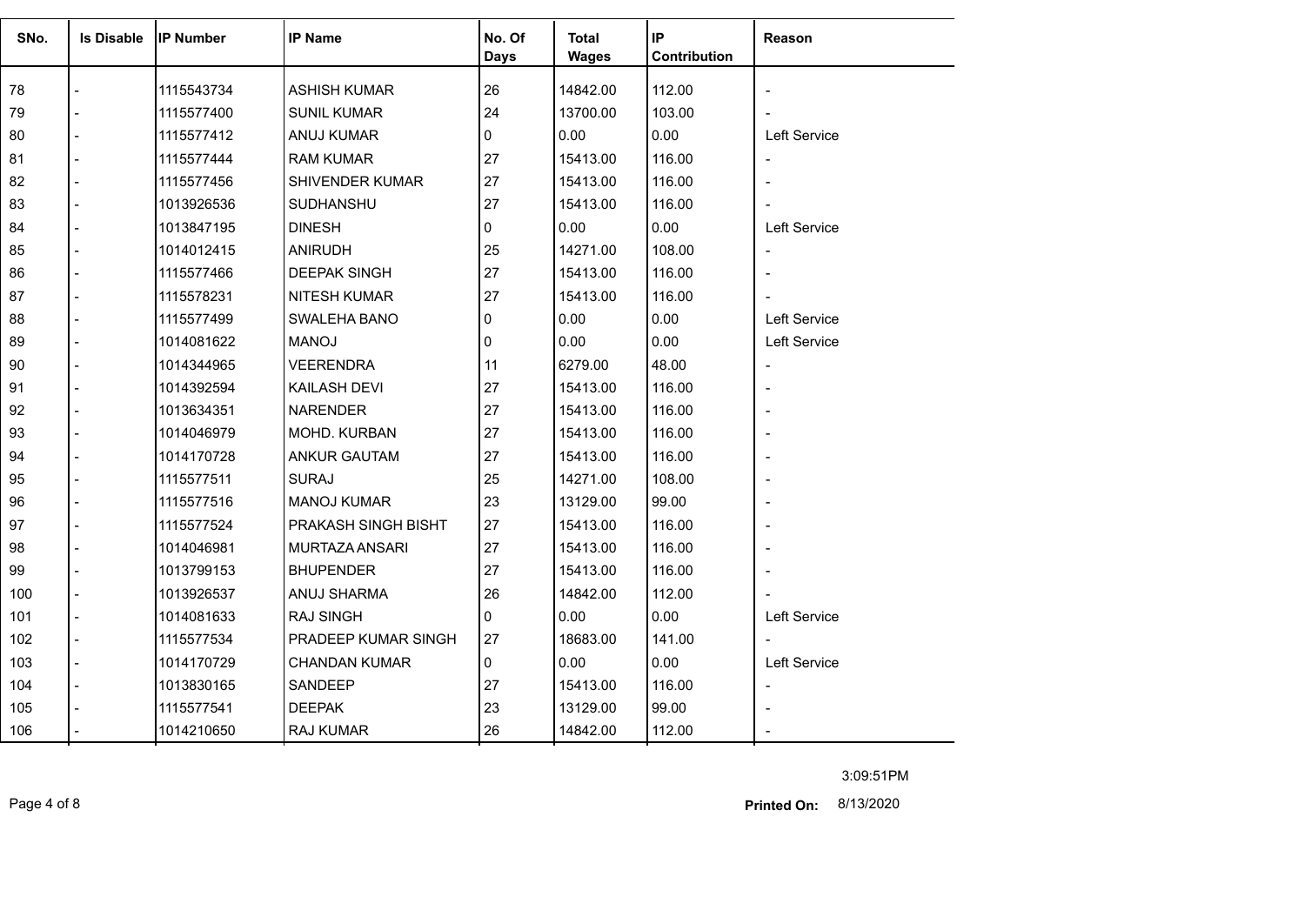| SNo. | <b>Is Disable</b> | <b>IP Number</b> | <b>IP Name</b>            | No. Of       | <b>Total</b> | IP           | Reason                   |
|------|-------------------|------------------|---------------------------|--------------|--------------|--------------|--------------------------|
|      |                   |                  |                           | <b>Days</b>  | <b>Wages</b> | Contribution |                          |
| 107  |                   | 1115595296       | RAKESH KUMAR JHA          | 26           | 14842.00     | 112.00       | $\overline{\phantom{a}}$ |
| 108  |                   | 1115595304       | <b>NAR SINGH KUMAR</b>    | 26           | 14842.00     | 112.00       |                          |
| 109  |                   | 1115595324       | <b>INDRAWATI</b>          | 23           | 13129.00     | 99.00        |                          |
| 110  |                   | 1115595331       | <b>KAMLESH KUMAR</b>      | 0            | 0.00         | 0.00         | Left Service             |
| 111  |                   | 1115595345       | <b>KOMAL KUMARI</b>       | 26           | 14842.00     | 112.00       | $\blacksquare$           |
| 112  |                   | 1115595354       | <b>ANJU</b>               | 0            | 0.00         | 0.00         | <b>Left Service</b>      |
| 113  |                   | 1115595365       | <b>MANOJ PASWAN</b>       | 23           | 13129.00     | 99.00        | $\overline{\phantom{a}}$ |
| 114  | $\overline{a}$    | 1115595373       | <b>SHIVAM SINGH</b>       | 0            | 0.00         | 0.00         | On Leave                 |
| 115  |                   | 1115595395       | <b>NEETU</b>              | $\mathbf{0}$ | 0.00         | 0.00         | Left Service             |
| 116  |                   | 1114400418       | <b>GYAN SINGH</b>         | 0            | 0.00         | 0.00         | Left Service             |
| 117  |                   | 1115595429       | SONU KUMAR PASVAN         | 26           | 14842.00     | 112.00       | $\blacksquare$           |
| 118  |                   | 1115612863       | <b>PREETI</b>             | 25           | 14271.00     | 108.00       |                          |
| 119  |                   | 1115612873       | <b>KULDEEP KUMAR</b>      | 0            | 0.00         | 0.00         | Left Service             |
| 120  |                   | 1115612881       | <b>RITU</b>               | 23           | 13129.00     | 99.00        | $\blacksquare$           |
| 121  |                   | 1013684162       | ANIL KUMAR                | 26           | 14842.00     | 112.00       |                          |
| 122  |                   | 1115622121       | <b>RAJEEV KUMAR</b>       | 20           | 11417.00     | 86.00        |                          |
| 123  |                   | 1115622125       | <b>GOPAL</b>              | 24           | 13700.00     | 103.00       |                          |
| 124  |                   | 1115627606       | <b>DEEPIKA</b>            | 0            | 0.00         | 0.00         | <b>Left Service</b>      |
| 125  |                   | 1115622128       | PHAHIMUDDEEN              | 24           | 13700.00     | 103.00       | $\overline{a}$           |
| 126  |                   | 1115614456       | <b>VICKY KUMAR</b>        | 27           | 15413.00     | 116.00       |                          |
| 127  |                   | 1114211758       | <b>MAMTA</b>              | 25           | 14271.00     | 108.00       |                          |
| 128  |                   | 1115643544       | <b>BHANU PRATAP SINGH</b> | 6            | 3425.00      | 26.00        |                          |
| 129  |                   | 1115643527       | <b>VIKAS KUMAR SAH</b>    | 24           | 13700.00     | 103.00       |                          |
| 130  |                   | 1115634407       | ANIL.                     | 0            | 0.00         | 0.00         | Left Service             |
| 131  |                   | 1115634387       | <b>MUKESH KUMAR</b>       | 25           | 14271.00     | 108.00       | $\overline{\phantom{a}}$ |
| 132  |                   | 1115634393       | <b>RAM ASHISH</b>         | 15           | 8563.00      | 65.00        |                          |
| 133  |                   | 1115637395       | <b>PRADESH</b>            | 0            | 0.00         | 0.00         | Left Service             |
| 134  |                   | 1115634400       | RUPALI RAJ GUPTA          | $\mathbf{0}$ | 0.00         | 0.00         | Left Service             |
| 135  |                   | 1114498748       | RANI DEVI                 | 8            | 4567.00      | 35.00        |                          |
|      |                   |                  |                           |              |              |              |                          |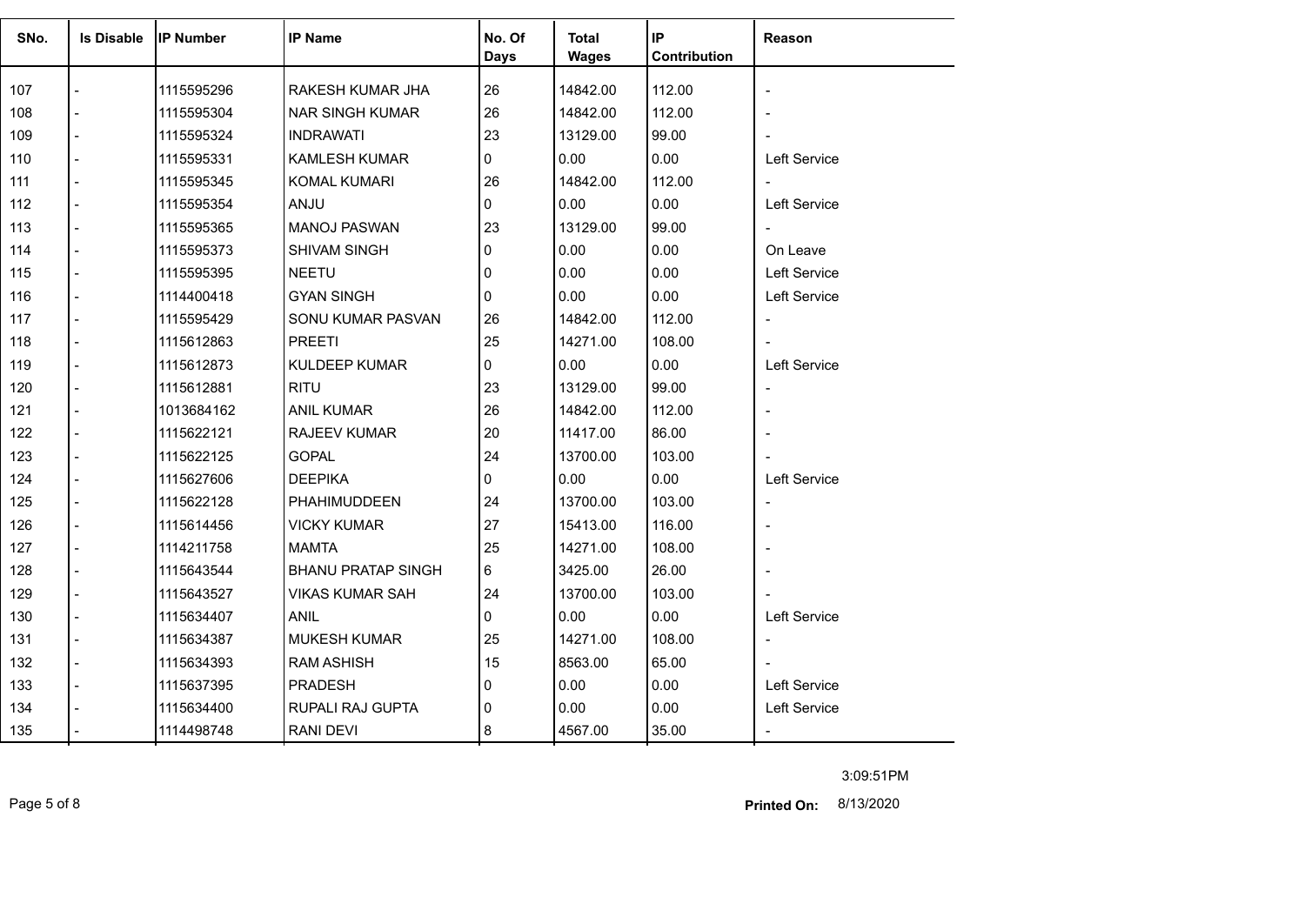| SNo. | <b>Is Disable</b>        | <b>IP Number</b> | <b>IP Name</b>          | No. Of       | <b>Total</b> | IP           | Reason                   |
|------|--------------------------|------------------|-------------------------|--------------|--------------|--------------|--------------------------|
|      |                          |                  |                         | <b>Days</b>  | <b>Wages</b> | Contribution |                          |
| 136  |                          | 1115643538       | <b>ATUL</b>             | 24           | 13700.00     | 103.00       |                          |
| 137  |                          | 1115661046       | AVDHESH KUMAR           | $\Omega$     | 0.00         | 0.00         | <b>Left Service</b>      |
| 138  |                          | 1014193451       | ONKAR KUMAR PASWAN      | 26           | 14842.00     | 112.00       |                          |
| 139  |                          | 1115487427       | <b>RAM MOHAN</b>        | 3            | 1713.00      | 13.00        |                          |
| 140  |                          | 1115691999       | NAVEEN KUMAR            | 18           | 10275.00     | 78.00        |                          |
| 141  |                          | 1115693461       | <b>WIPIN KUMAR</b>      | 0            | 0.00         | 0.00         | Left Service             |
| 142  | $\overline{\phantom{a}}$ | 1115693467       | AMIT KUMAR              | 0            | 0.00         | 0.00         | Left Service             |
| 143  | $\overline{\phantom{a}}$ | 1115691995       | <b>JOGINDER SINGH</b>   | 27           | 15413.00     | 116.00       | $\blacksquare$           |
| 144  |                          | 1115692001       | AMIT KUMAR GUPTA        | 0            | 0.00         | 0.00         | Left Service             |
| 145  | $\overline{a}$           | 1115705839       | AJAY KUMAR BARAR        | 12           | 6850.00      | 52.00        |                          |
| 146  |                          | 1115401591       | NAVEEN TIWARI           | 0            | 0.00         | 0.00         | <b>Left Service</b>      |
| 147  |                          | 1115710157       | <b>MUKESH KUMAR</b>     | $\mathbf{0}$ | 0.00         | 0.00         | <b>Left Service</b>      |
| 148  |                          | 1115705841       | <b>JITIN</b>            | $\mathbf{0}$ | 0.00         | 0.00         | <b>Left Service</b>      |
| 149  |                          | 1115703969       | <b>UMESH NARIYAL</b>    | 0            | 0.00         | 0.00         | Left Service             |
| 150  |                          | 1115702610       | VINOD                   | 26           | 14842.00     | 112.00       | $\overline{\phantom{a}}$ |
| 151  |                          | 1115710147       | <b>HARIBILASH SINGH</b> | 27           | 15413.00     | 116.00       |                          |
| 152  |                          | 1115703967       | <b>RAZ TEJA</b>         | 0            | 0.00         | 0.00         | Left Service             |
| 153  |                          | 1014160318       | <b>BABITA</b>           | 0            | 0.00         | 0.00         | Left Service             |
| 154  |                          | 1115705838       | <b>DOLLY</b>            | 5            | 2854.00      | 22.00        |                          |
| 155  |                          | 1115702611       | <b>MITHUN KUMAR</b>     | $\Omega$     | 0.00         | 0.00         | Left Service             |
| 156  |                          | 1115705843       | <b>POOJA</b>            | 0            | 0.00         | 0.00         | Left Service             |
| 157  |                          | 1115710150       | <b>GULSHAN KUMAR</b>    | 27           | 15413.00     | 116.00       |                          |
| 158  |                          | 1115710153       | <b>AMIT KUMAR</b>       | 2            | 1142.00      | 9.00         |                          |
| 159  | $\overline{a}$           | 1115710154       | ANOOP KUMAR             | 27           | 15413.00     | 116.00       |                          |
| 160  |                          | 1115396112       | <b>KARTIK</b>           | 26           | 14842.00     | 112.00       |                          |
| 161  | $\blacksquare$           | 1115487417       | CHANDAN                 | 25           | 14271.00     | 108.00       |                          |
| 162  |                          | 1115734353       | <b>RAJ KISHORE</b>      | 27           | 15413.00     | 116.00       |                          |
| 163  |                          | 1115728019       | <b>DHARAM VEER</b>      | 0            | 0.00         | 0.00         | Left Service             |
| 164  |                          | 1115256045       | <b>PYARE LAL</b>        | 23           | 13129.00     | 99.00        |                          |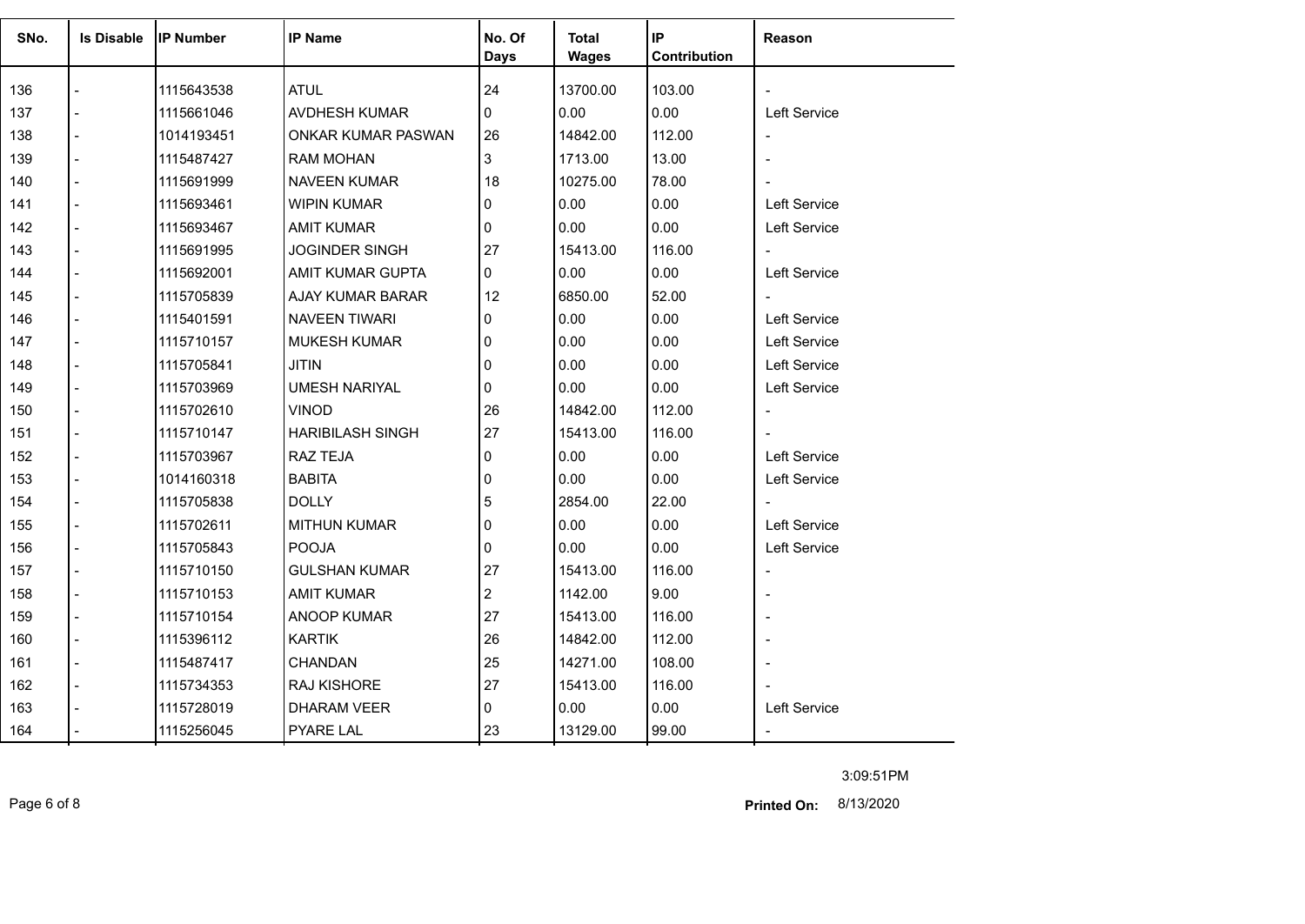| SNo. | <b>Is Disable</b> | <b>IP Number</b> | <b>IP Name</b>                                              | No. Of<br><b>Days</b> | Total<br><b>Wages</b> | IP<br>Contribution | Reason   |
|------|-------------------|------------------|-------------------------------------------------------------|-----------------------|-----------------------|--------------------|----------|
| 165  |                   | 1115726739       | <b>SUMAN</b>                                                | 25                    | 14271.00              | 108.00             |          |
| 166  |                   | 1115726735       | <b>PRIYANKA</b>                                             | 27                    | 15413.00              | 116.00             |          |
| 167  | $\overline{a}$    | 1114591632       | RANJAN                                                      | 25                    | 14271.00              | 108.00             |          |
| 168  |                   | 1114348252       | <b>JAI BHAGWAN</b>                                          | 26                    | 14842.00              | 112.00             |          |
| 169  |                   | 1115728292       | <b>GEETA</b>                                                | 9                     | 5138.00               | 39.00              |          |
| 170  |                   | 2016235962       | ANIL KUMAR PANDEY                                           | 5                     | 2854.00               | 22.00              |          |
| 171  |                   | 1115728288       | <b>DEEPAK</b>                                               | 26                    | 14842.00              | 112.00             |          |
| 172  |                   | 1115728294       | <b>SACHIN KUMAR</b>                                         | 27                    | 15413.00              | 116.00             |          |
| 173  | $\overline{a}$    | 1115728009       | SAHIL KUMAR                                                 | 26                    | 14842.00              | 112.00             |          |
| 174  |                   | 1115744082       | <b>VISHNU KUMAR</b>                                         | 17                    | 9704.00               | 73.00              |          |
| 175  |                   | 1115744091       | <b>HARI GOVIND</b>                                          | 9                     | 5138.00               | 39.00              |          |
| 176  |                   | 1115744079       | PREMSHANKAR                                                 | 19                    | 10846.00              | 82.00              |          |
| 177  |                   | 1115744054       | <b>GEETA DEVI</b>                                           | 19                    | 10846.00              | 82.00              |          |
| 178  |                   | 1115744065       | <b>NAIM</b>                                                 | 22                    | 12559.00              | 95.00              |          |
| 179  |                   | 1115744088       | <b>KRITIKA KUMARI</b>                                       | 16                    | 9134.00               | 69.00              |          |
| 180  |                   | 1115744084       | <b>IMRAN KHAN</b>                                           | 19                    | 10846.00              | 82.00              |          |
| 181  |                   | 1115744068       | <b>MANMOHAN SINGH</b>                                       | 22                    | 12559.00              | 95.00              |          |
| 182  |                   | 1115744060       | <b>KANDHI LAL</b>                                           | 22                    | 12559.00              | 95.00              |          |
| 183  |                   | 1115744057       | <b>SHAHINA</b>                                              | 20                    | 11417.00              | 86.00              |          |
| 184  |                   | 1114348227       | <b>GOPAL</b>                                                | 7                     | 3996.00               | 30.00              |          |
| 185  |                   | 1115744093       | <b>KUMARI SHALINI</b>                                       | 8                     | 4567.00               | 35.00              |          |
| 186  |                   | 1115744063       | <b>MOHIT SHARMA</b>                                         | 22                    | 12559.00              | 95.00              |          |
| 187  |                   | 1115744071       | MOHIT KUMAR GUPTA                                           | 8                     | 4567.00               | 35.00              |          |
| 188  |                   | 1115473492       | DHARMENDRA SINGH                                            | 31                    | 17653.00              | 133.00             |          |
| 189  |                   | 1115475643       | <b>VIKASH KUMAR</b>                                         | 31                    | 17653.00              | 133.00             |          |
| 190  |                   | 1115561420       | RAJENDRA KUMAR                                              | 31                    | 17653.00              | 133.00             |          |
| 191  |                   | 1115595486       | <b>RANBIR CHAND</b>                                         | 31                    | 17653.00              | 133.00             |          |
| 192  |                   | 1115584183       | <b>MUNIYA</b>                                               | 27                    | 15375.00              | 116.00             |          |
| 193  |                   | 1115584176       | <b>VIRENDRA SINGH URF</b><br><b>VEHAV DALLA DUD QINIQUE</b> | 0                     | 0.00                  | 0.00               | On Leave |

VIJAY BAHADUR SINGH

Page 7 of 8 8/13/2020 **Printed On:**